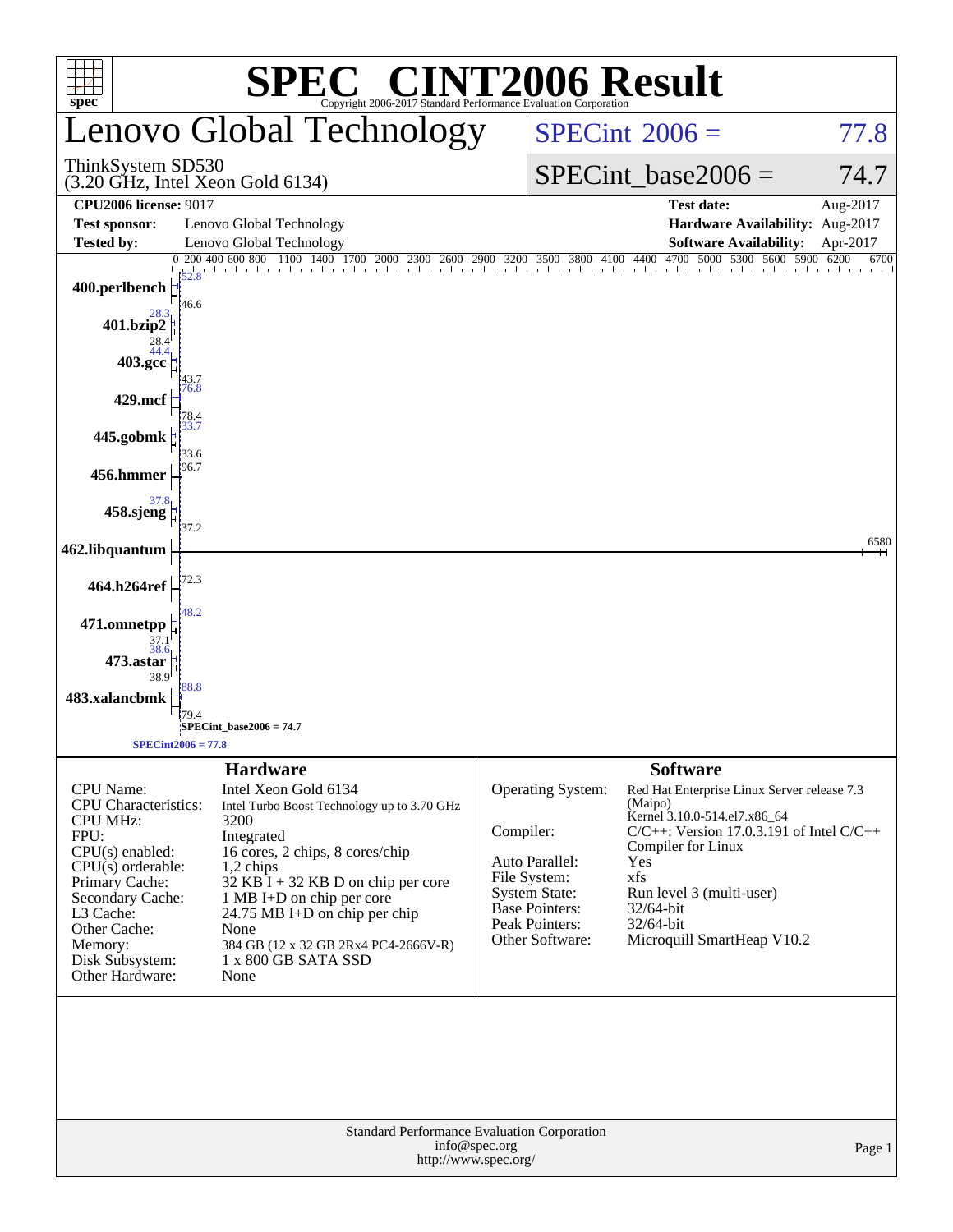

## enovo Global Technology

#### ThinkSystem SD530

(3.20 GHz, Intel Xeon Gold 6134)

 $SPECint2006 = 77.8$  $SPECint2006 = 77.8$ 

#### SPECint base2006 =  $74.7$

**[Test sponsor:](http://www.spec.org/auto/cpu2006/Docs/result-fields.html#Testsponsor)** Lenovo Global Technology **[Hardware Availability:](http://www.spec.org/auto/cpu2006/Docs/result-fields.html#HardwareAvailability)** Aug-2017

**[CPU2006 license:](http://www.spec.org/auto/cpu2006/Docs/result-fields.html#CPU2006license)** 9017 **[Test date:](http://www.spec.org/auto/cpu2006/Docs/result-fields.html#Testdate)** Aug-2017 **[Tested by:](http://www.spec.org/auto/cpu2006/Docs/result-fields.html#Testedby)** Lenovo Global Technology **[Software Availability:](http://www.spec.org/auto/cpu2006/Docs/result-fields.html#SoftwareAvailability)** Apr-2017

#### **[Results Table](http://www.spec.org/auto/cpu2006/Docs/result-fields.html#ResultsTable)**

|                                                                                                          | <b>Base</b>    |              |                |              |                | <b>Peak</b> |                |              |                |              |                |              |
|----------------------------------------------------------------------------------------------------------|----------------|--------------|----------------|--------------|----------------|-------------|----------------|--------------|----------------|--------------|----------------|--------------|
| <b>Benchmark</b>                                                                                         | <b>Seconds</b> | <b>Ratio</b> | <b>Seconds</b> | <b>Ratio</b> | <b>Seconds</b> | Ratio       | <b>Seconds</b> | <b>Ratio</b> | <b>Seconds</b> | <b>Ratio</b> | <b>Seconds</b> | <b>Ratio</b> |
| $ 400$ .perlbench                                                                                        | 210            | 46.6         | 209            | 46.7         | 210            | 46.6        | 185            | 52.9         | 185            | 52.8         | 185            | 52.7         |
| $401$ .bzip2                                                                                             | 339            | 28.4         | 339            | 28.4         | 340            | 28.4        | 341            | 28.3         | 341            | 28.3         | 341            | 28.3         |
| $403.\text{gcc}$                                                                                         | 184            | 43.7         | 184            | 43.8         | 184            | 43.7        | 181            | 44.4         | 181            | 44.4         | <b>181</b>     | 44.4         |
| $429$ mcf                                                                                                | 117            | 78.3         | 116            | 78.4         | 116            | 78.8        | 121            | 75.3         | 119            | 77.0         | <b>119</b>     | 76.8         |
| $445$ .gobmk                                                                                             | <u>312</u>     | 33.6         | 313            | 33.5         | 312            | 33.6        | 311            | 33.7         | 311            | 33.7         | 311            | 33.8         |
| $456.$ hmmer                                                                                             | 96.4           | 96.8         | 96.5           | 96.7         | 96.9           | 96.2        | 96.4           | 96.8         | 96.5           | 96.7         | 96.9           | 96.2         |
| $458$ .sjeng                                                                                             | <u>325</u>     | 37.2         | 326            | 37.2         | 325            | 37.3        | 320            | 37.8         | 320            | 37.9         | 320            | 37.8         |
| 462.libquantum                                                                                           | 3.15           | 6580         | 3.12           | 6650         | 3.23           | 6410        | 3.15           | 6580         | 3.12           | 6650         | 3.23           | 6410         |
| 464.h264ref                                                                                              | 306            | 72.3         | 306            | 72.4         | 309            | 71.6        | 306            | 72.3         | 306            | 72.4         | 309            | 71.6         |
| 471.omnetpp                                                                                              | 166            | 37.6         | 170            | 36.7         | 168            | 37.1        | 127            | 49.3         | <b>130</b>     | 48.2         | 130            | 48.0         |
| $473$ . astar                                                                                            | 180            | 39.0         | 180            | 38.9         | 180            | 38.9        | 182            | 38.6         | 182            | 38.6         | 183            | 38.5         |
| 483.xalancbmk                                                                                            | 86.8           | 79.5         | 87.0           | 79.3         | 86.9           | 79.4        | 77.7           | 88.8         | 77.6           | 89.0         | 77.9           | 88.5         |
| Results appear in the order in which they were run. Bold underlined text indicates a median measurement. |                |              |                |              |                |             |                |              |                |              |                |              |

#### **[Submit Notes](http://www.spec.org/auto/cpu2006/Docs/result-fields.html#SubmitNotes)**

The config file option 'submit' was used.

#### **[Operating System Notes](http://www.spec.org/auto/cpu2006/Docs/result-fields.html#OperatingSystemNotes)**

Stack size set to unlimited using "ulimit -s unlimited"

#### **[Platform Notes](http://www.spec.org/auto/cpu2006/Docs/result-fields.html#PlatformNotes)**

BIOS Configuration: Choose Operating Mode set to Maximum Performance LLC dead line alloc set to Disable Hyper-Threading set to Disable Sysinfo program /home/cpu2006-1.2-ic17.0u3/config/sysinfo.rev6993 Revision 6993 of 2015-11-06 (b5e8d4b4eb51ed28d7f98696cbe290c1) running on Stark-node-02 Mon Aug 7 19:22:47 2017

 This section contains SUT (System Under Test) info as seen by some common utilities. To remove or add to this section, see: <http://www.spec.org/cpu2006/Docs/config.html#sysinfo>

 From /proc/cpuinfo model name : Intel(R) Xeon(R) Gold 6134 CPU @ 3.20GHz 2 "physical id"s (chips) 16 "processors" cores, siblings (Caution: counting these is hw and system dependent. The following excerpts from /proc/cpuinfo might not be reliable. Use with caution.)

Continued on next page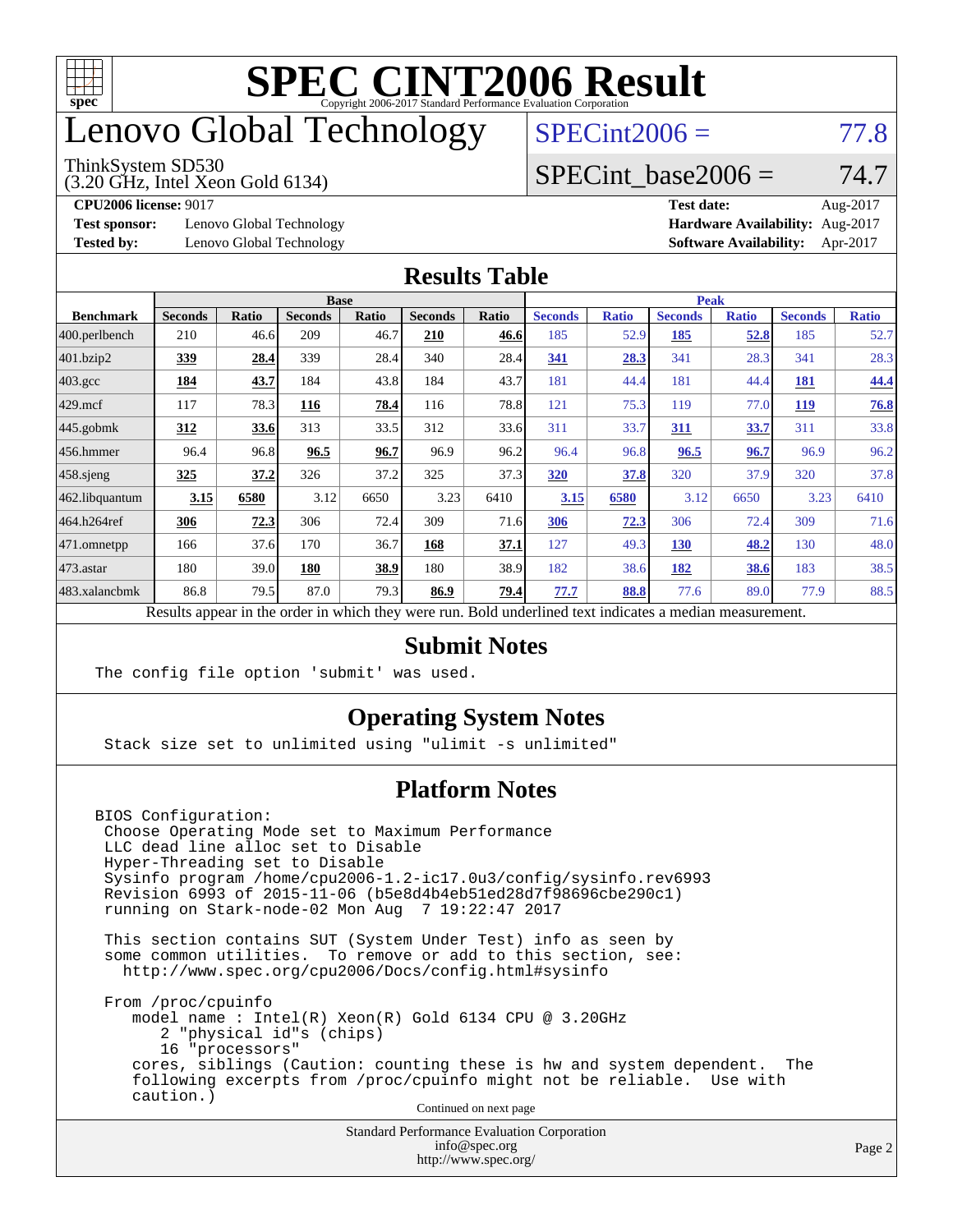

# Lenovo Global Technology

 $SPECint2006 = 77.8$  $SPECint2006 = 77.8$ 

(3.20 GHz, Intel Xeon Gold 6134) ThinkSystem SD530

 $SPECTnt\_base2006 = 74.7$ 

**[Test sponsor:](http://www.spec.org/auto/cpu2006/Docs/result-fields.html#Testsponsor)** Lenovo Global Technology **[Hardware Availability:](http://www.spec.org/auto/cpu2006/Docs/result-fields.html#HardwareAvailability)** Aug-2017 **[Tested by:](http://www.spec.org/auto/cpu2006/Docs/result-fields.html#Testedby)** Lenovo Global Technology **[Software Availability:](http://www.spec.org/auto/cpu2006/Docs/result-fields.html#SoftwareAvailability)** Apr-2017

**[CPU2006 license:](http://www.spec.org/auto/cpu2006/Docs/result-fields.html#CPU2006license)** 9017 **[Test date:](http://www.spec.org/auto/cpu2006/Docs/result-fields.html#Testdate)** Aug-2017

#### **[Platform Notes \(Continued\)](http://www.spec.org/auto/cpu2006/Docs/result-fields.html#PlatformNotes)**

| Memory:<br>4x NO DIMM NO DIMM<br>12x Samsung M393A4K40BB2-CTD 32 GB 2 rank 2666 MHz<br>(End of data from sysinfo program)                                                                                                                                                                                                                                                                                        |  |
|------------------------------------------------------------------------------------------------------------------------------------------------------------------------------------------------------------------------------------------------------------------------------------------------------------------------------------------------------------------------------------------------------------------|--|
|                                                                                                                                                                                                                                                                                                                                                                                                                  |  |
|                                                                                                                                                                                                                                                                                                                                                                                                                  |  |
| BIOS Lenovo - [TEE113D-1.00]- 05/19/2017                                                                                                                                                                                                                                                                                                                                                                         |  |
| Warning: Use caution when you interpret this section. The 'dmidecode' program<br>reads system data which is "intended to allow hardware to be accurately<br>determined", but the intent may not be met, as there are frequent changes to<br>hardware, firmware, and the "DMTF SMBIOS" standard.                                                                                                                  |  |
| SPEC is set to: /home/cpu2006-1.2-ic17.0u3<br>Type Size Used Avail Use% Mounted on<br>Filesystem<br>688G<br>/dev/sda4<br>xfs<br>27G 662G<br>4% /home<br>Additional information from dmidecode:                                                                                                                                                                                                                   |  |
| run-level 3 Aug 7 19:20                                                                                                                                                                                                                                                                                                                                                                                          |  |
| uname $-a$ :<br>Linux Stark-node-02 3.10.0-514.el7.x86_64 #1 SMP Wed Oct 19 11:24:13 EDT 2016<br>x86 64 x86 64 x86 64 GNU/Linux                                                                                                                                                                                                                                                                                  |  |
| ID="rhel"<br>ID LIKE="fedora"<br>VERSION_ID="7.3"<br>PRETTY_NAME="Red Hat Enterprise Linux Server 7.3 (Maipo)"<br>ANSI COLOR="0;31"<br>CPE_NAME="cpe:/o:redhat:enterprise_linux:7.3:GA:server"<br>redhat-release: Red Hat Enterprise Linux Server release 7.3 (Maipo)<br>system-release: Red Hat Enterprise Linux Server release 7.3 (Maipo)<br>system-release-cpe: cpe:/o:redhat:enterprise_linux:7.3:ga:server |  |
| From /etc/*release* /etc/*version*<br>os-release:<br>NAME="Red Hat Enterprise Linux Server"<br>VERSION="7.3 (Maipo)"                                                                                                                                                                                                                                                                                             |  |
| From /proc/meminfo<br>MemTotal:<br>395751076 kB<br>HugePages_Total:<br>0<br>Hugepagesize: 2048 kB                                                                                                                                                                                                                                                                                                                |  |
| cpu cores $: 8$<br>siblings : 8<br>physical 0: cores 0 2 3 9 16 19 26 27<br>physical 1: cores 0 4 5 6 16 19 20 22<br>cache size : 25344 KB                                                                                                                                                                                                                                                                       |  |
|                                                                                                                                                                                                                                                                                                                                                                                                                  |  |

<http://www.spec.org/>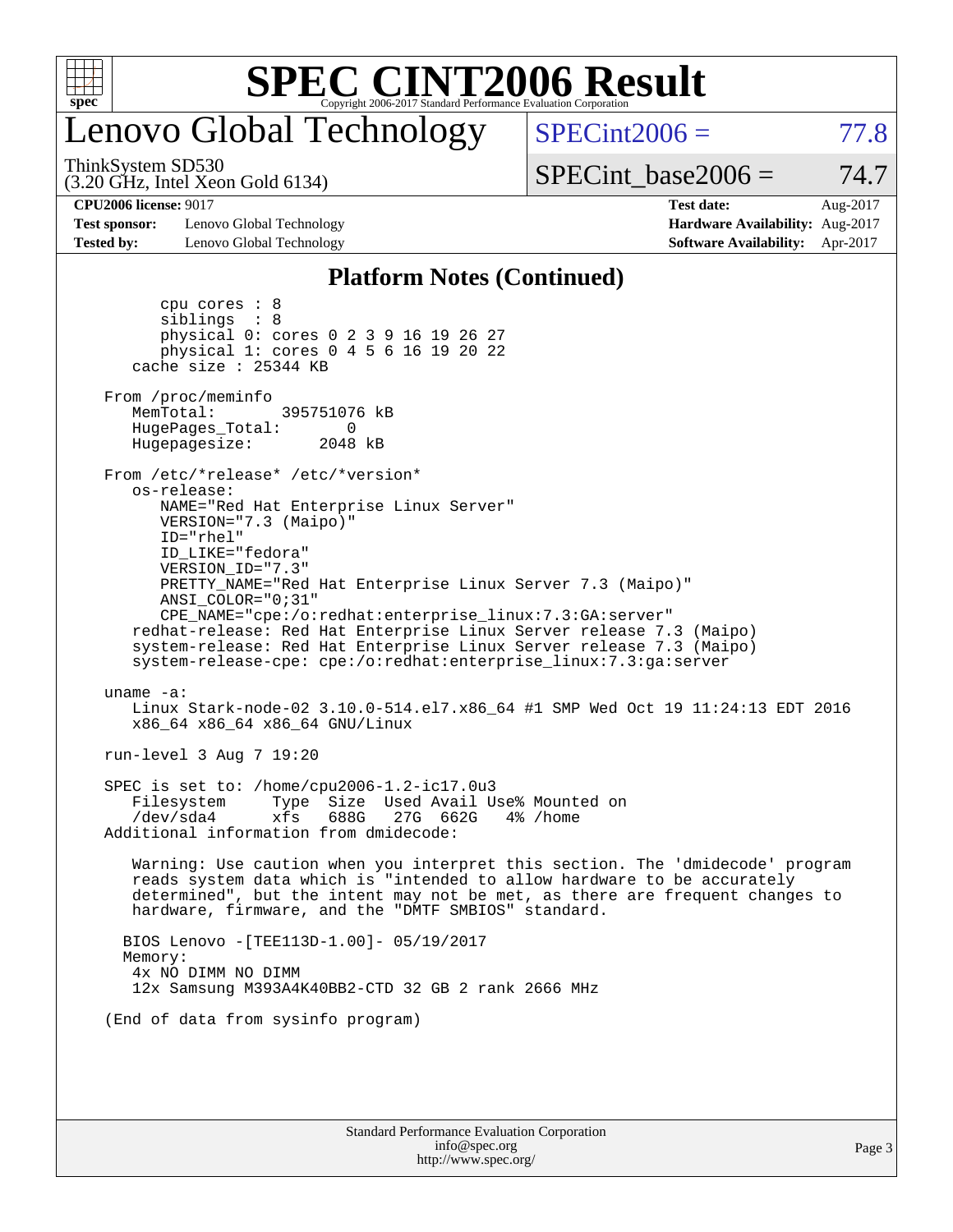

### enovo Global Technology

 $SPECint2006 = 77.8$  $SPECint2006 = 77.8$ 

(3.20 GHz, Intel Xeon Gold 6134) ThinkSystem SD530

SPECint base2006 =  $74.7$ 

**[Test sponsor:](http://www.spec.org/auto/cpu2006/Docs/result-fields.html#Testsponsor)** Lenovo Global Technology **[Hardware Availability:](http://www.spec.org/auto/cpu2006/Docs/result-fields.html#HardwareAvailability)** Aug-2017 **[Tested by:](http://www.spec.org/auto/cpu2006/Docs/result-fields.html#Testedby)** Lenovo Global Technology **[Software Availability:](http://www.spec.org/auto/cpu2006/Docs/result-fields.html#SoftwareAvailability)** Apr-2017

**[CPU2006 license:](http://www.spec.org/auto/cpu2006/Docs/result-fields.html#CPU2006license)** 9017 **[Test date:](http://www.spec.org/auto/cpu2006/Docs/result-fields.html#Testdate)** Aug-2017

#### **[General Notes](http://www.spec.org/auto/cpu2006/Docs/result-fields.html#GeneralNotes)**

Environment variables set by runspec before the start of the run: KMP AFFINITY = "granularity=fine, compact,  $0,3$ " LD\_LIBRARY\_PATH = "/home/cpu2006-1.2-ic17.0u3/lib/ia32:/home/cpu2006-1.2-ic17.0u3/lib/intel64:/home/cpu2006-1.2-ic17.0u3/sh10.2" OMP\_NUM\_THREADS = "16"

 Binaries compiled on a system with 1x Intel Core i7-4790 CPU + 32GB RAM memory using Redhat Enterprise Linux 7.2 Transparent Huge Pages enabled by default. Filesystem page cache cleared with: shell invocation of 'sync; echo 3 > /proc/sys/vm/drop\_caches' prior to run

#### **[Base Compiler Invocation](http://www.spec.org/auto/cpu2006/Docs/result-fields.html#BaseCompilerInvocation)**

[C benchmarks](http://www.spec.org/auto/cpu2006/Docs/result-fields.html#Cbenchmarks): [icc -m64](http://www.spec.org/cpu2006/results/res2017q4/cpu2006-20170918-49645.flags.html#user_CCbase_intel_icc_64bit_bda6cc9af1fdbb0edc3795bac97ada53)

[C++ benchmarks:](http://www.spec.org/auto/cpu2006/Docs/result-fields.html#CXXbenchmarks) [icpc -m64](http://www.spec.org/cpu2006/results/res2017q4/cpu2006-20170918-49645.flags.html#user_CXXbase_intel_icpc_64bit_fc66a5337ce925472a5c54ad6a0de310)

#### **[Base Portability Flags](http://www.spec.org/auto/cpu2006/Docs/result-fields.html#BasePortabilityFlags)**

 400.perlbench: [-DSPEC\\_CPU\\_LP64](http://www.spec.org/cpu2006/results/res2017q4/cpu2006-20170918-49645.flags.html#b400.perlbench_basePORTABILITY_DSPEC_CPU_LP64) [-DSPEC\\_CPU\\_LINUX\\_X64](http://www.spec.org/cpu2006/results/res2017q4/cpu2006-20170918-49645.flags.html#b400.perlbench_baseCPORTABILITY_DSPEC_CPU_LINUX_X64) 401.bzip2: [-DSPEC\\_CPU\\_LP64](http://www.spec.org/cpu2006/results/res2017q4/cpu2006-20170918-49645.flags.html#suite_basePORTABILITY401_bzip2_DSPEC_CPU_LP64) 403.gcc: [-DSPEC\\_CPU\\_LP64](http://www.spec.org/cpu2006/results/res2017q4/cpu2006-20170918-49645.flags.html#suite_basePORTABILITY403_gcc_DSPEC_CPU_LP64) 429.mcf: [-DSPEC\\_CPU\\_LP64](http://www.spec.org/cpu2006/results/res2017q4/cpu2006-20170918-49645.flags.html#suite_basePORTABILITY429_mcf_DSPEC_CPU_LP64) 445.gobmk: [-DSPEC\\_CPU\\_LP64](http://www.spec.org/cpu2006/results/res2017q4/cpu2006-20170918-49645.flags.html#suite_basePORTABILITY445_gobmk_DSPEC_CPU_LP64) 456.hmmer: [-DSPEC\\_CPU\\_LP64](http://www.spec.org/cpu2006/results/res2017q4/cpu2006-20170918-49645.flags.html#suite_basePORTABILITY456_hmmer_DSPEC_CPU_LP64) 458.sjeng: [-DSPEC\\_CPU\\_LP64](http://www.spec.org/cpu2006/results/res2017q4/cpu2006-20170918-49645.flags.html#suite_basePORTABILITY458_sjeng_DSPEC_CPU_LP64) 462.libquantum: [-DSPEC\\_CPU\\_LP64](http://www.spec.org/cpu2006/results/res2017q4/cpu2006-20170918-49645.flags.html#suite_basePORTABILITY462_libquantum_DSPEC_CPU_LP64) [-DSPEC\\_CPU\\_LINUX](http://www.spec.org/cpu2006/results/res2017q4/cpu2006-20170918-49645.flags.html#b462.libquantum_baseCPORTABILITY_DSPEC_CPU_LINUX) 464.h264ref: [-DSPEC\\_CPU\\_LP64](http://www.spec.org/cpu2006/results/res2017q4/cpu2006-20170918-49645.flags.html#suite_basePORTABILITY464_h264ref_DSPEC_CPU_LP64) 471.omnetpp: [-DSPEC\\_CPU\\_LP64](http://www.spec.org/cpu2006/results/res2017q4/cpu2006-20170918-49645.flags.html#suite_basePORTABILITY471_omnetpp_DSPEC_CPU_LP64) 473.astar: [-DSPEC\\_CPU\\_LP64](http://www.spec.org/cpu2006/results/res2017q4/cpu2006-20170918-49645.flags.html#suite_basePORTABILITY473_astar_DSPEC_CPU_LP64) 483.xalancbmk: [-DSPEC\\_CPU\\_LP64](http://www.spec.org/cpu2006/results/res2017q4/cpu2006-20170918-49645.flags.html#suite_basePORTABILITY483_xalancbmk_DSPEC_CPU_LP64) [-DSPEC\\_CPU\\_LINUX](http://www.spec.org/cpu2006/results/res2017q4/cpu2006-20170918-49645.flags.html#b483.xalancbmk_baseCXXPORTABILITY_DSPEC_CPU_LINUX)

### **[Base Optimization Flags](http://www.spec.org/auto/cpu2006/Docs/result-fields.html#BaseOptimizationFlags)**

[C benchmarks](http://www.spec.org/auto/cpu2006/Docs/result-fields.html#Cbenchmarks):

[-xCORE-AVX2](http://www.spec.org/cpu2006/results/res2017q4/cpu2006-20170918-49645.flags.html#user_CCbase_f-xCORE-AVX2) [-ipo](http://www.spec.org/cpu2006/results/res2017q4/cpu2006-20170918-49645.flags.html#user_CCbase_f-ipo) [-O3](http://www.spec.org/cpu2006/results/res2017q4/cpu2006-20170918-49645.flags.html#user_CCbase_f-O3) [-no-prec-div](http://www.spec.org/cpu2006/results/res2017q4/cpu2006-20170918-49645.flags.html#user_CCbase_f-no-prec-div) [-parallel](http://www.spec.org/cpu2006/results/res2017q4/cpu2006-20170918-49645.flags.html#user_CCbase_f-parallel) [-qopt-prefetch](http://www.spec.org/cpu2006/results/res2017q4/cpu2006-20170918-49645.flags.html#user_CCbase_f-qopt-prefetch) [-auto-p32](http://www.spec.org/cpu2006/results/res2017q4/cpu2006-20170918-49645.flags.html#user_CCbase_f-auto-p32)

[C++ benchmarks:](http://www.spec.org/auto/cpu2006/Docs/result-fields.html#CXXbenchmarks)

[-xCORE-AVX2](http://www.spec.org/cpu2006/results/res2017q4/cpu2006-20170918-49645.flags.html#user_CXXbase_f-xCORE-AVX2) [-ipo](http://www.spec.org/cpu2006/results/res2017q4/cpu2006-20170918-49645.flags.html#user_CXXbase_f-ipo) [-O3](http://www.spec.org/cpu2006/results/res2017q4/cpu2006-20170918-49645.flags.html#user_CXXbase_f-O3) [-no-prec-div](http://www.spec.org/cpu2006/results/res2017q4/cpu2006-20170918-49645.flags.html#user_CXXbase_f-no-prec-div) [-qopt-prefetch](http://www.spec.org/cpu2006/results/res2017q4/cpu2006-20170918-49645.flags.html#user_CXXbase_f-qopt-prefetch) [-auto-p32](http://www.spec.org/cpu2006/results/res2017q4/cpu2006-20170918-49645.flags.html#user_CXXbase_f-auto-p32) [-Wl,-z,muldefs](http://www.spec.org/cpu2006/results/res2017q4/cpu2006-20170918-49645.flags.html#user_CXXbase_link_force_multiple1_74079c344b956b9658436fd1b6dd3a8a) [-L/sh10.2 -lsmartheap64](http://www.spec.org/cpu2006/results/res2017q4/cpu2006-20170918-49645.flags.html#user_CXXbase_SmartHeap64_63911d860fc08c15fa1d5bf319b9d8d5)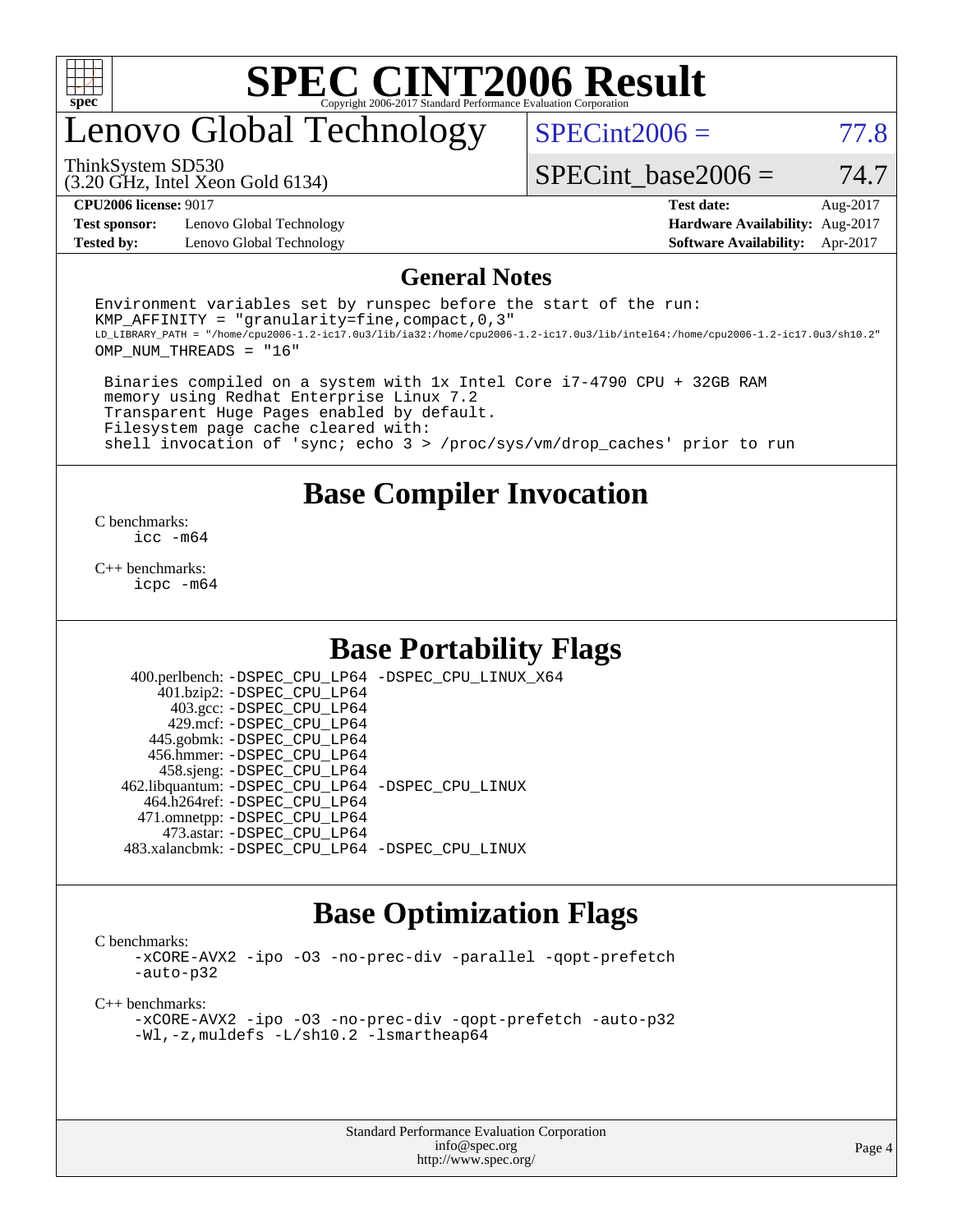

## enovo Global Technology

ThinkSystem SD530

 $SPECint2006 = 77.8$  $SPECint2006 = 77.8$ 

(3.20 GHz, Intel Xeon Gold 6134)

SPECint base2006 =  $74.7$ 

**[Test sponsor:](http://www.spec.org/auto/cpu2006/Docs/result-fields.html#Testsponsor)** Lenovo Global Technology **[Hardware Availability:](http://www.spec.org/auto/cpu2006/Docs/result-fields.html#HardwareAvailability)** Aug-2017 **[Tested by:](http://www.spec.org/auto/cpu2006/Docs/result-fields.html#Testedby)** Lenovo Global Technology **[Software Availability:](http://www.spec.org/auto/cpu2006/Docs/result-fields.html#SoftwareAvailability)** Apr-2017

**[CPU2006 license:](http://www.spec.org/auto/cpu2006/Docs/result-fields.html#CPU2006license)** 9017 **[Test date:](http://www.spec.org/auto/cpu2006/Docs/result-fields.html#Testdate)** Aug-2017

### **[Base Other Flags](http://www.spec.org/auto/cpu2006/Docs/result-fields.html#BaseOtherFlags)**

[C benchmarks](http://www.spec.org/auto/cpu2006/Docs/result-fields.html#Cbenchmarks):

403.gcc: [-Dalloca=\\_alloca](http://www.spec.org/cpu2006/results/res2017q4/cpu2006-20170918-49645.flags.html#b403.gcc_baseEXTRA_CFLAGS_Dalloca_be3056838c12de2578596ca5467af7f3)

### **[Peak Compiler Invocation](http://www.spec.org/auto/cpu2006/Docs/result-fields.html#PeakCompilerInvocation)**

[C benchmarks \(except as noted below\)](http://www.spec.org/auto/cpu2006/Docs/result-fields.html#Cbenchmarksexceptasnotedbelow):

[icc -m64](http://www.spec.org/cpu2006/results/res2017q4/cpu2006-20170918-49645.flags.html#user_CCpeak_intel_icc_64bit_bda6cc9af1fdbb0edc3795bac97ada53)

400.perlbench: [icc -m32 -L/opt/intel/compilers\\_and\\_libraries\\_2017/linux/lib/ia32](http://www.spec.org/cpu2006/results/res2017q4/cpu2006-20170918-49645.flags.html#user_peakCCLD400_perlbench_intel_icc_c29f3ff5a7ed067b11e4ec10a03f03ae)

445.gobmk: [icc -m32 -L/opt/intel/compilers\\_and\\_libraries\\_2017/linux/lib/ia32](http://www.spec.org/cpu2006/results/res2017q4/cpu2006-20170918-49645.flags.html#user_peakCCLD445_gobmk_intel_icc_c29f3ff5a7ed067b11e4ec10a03f03ae)

[C++ benchmarks \(except as noted below\):](http://www.spec.org/auto/cpu2006/Docs/result-fields.html#CXXbenchmarksexceptasnotedbelow)

[icc -m32 -L/opt/intel/compilers\\_and\\_libraries\\_2017/linux/lib/ia32](http://www.spec.org/cpu2006/results/res2017q4/cpu2006-20170918-49645.flags.html#user_CXXpeak_intel_icc_c29f3ff5a7ed067b11e4ec10a03f03ae)

473.astar: [icpc -m64](http://www.spec.org/cpu2006/results/res2017q4/cpu2006-20170918-49645.flags.html#user_peakCXXLD473_astar_intel_icpc_64bit_fc66a5337ce925472a5c54ad6a0de310)

### **[Peak Portability Flags](http://www.spec.org/auto/cpu2006/Docs/result-fields.html#PeakPortabilityFlags)**

 400.perlbench: [-D\\_FILE\\_OFFSET\\_BITS=64](http://www.spec.org/cpu2006/results/res2017q4/cpu2006-20170918-49645.flags.html#user_peakPORTABILITY400_perlbench_file_offset_bits_64_438cf9856305ebd76870a2c6dc2689ab) [-DSPEC\\_CPU\\_LINUX\\_IA32](http://www.spec.org/cpu2006/results/res2017q4/cpu2006-20170918-49645.flags.html#b400.perlbench_peakCPORTABILITY_DSPEC_CPU_LINUX_IA32) 401.bzip2: [-DSPEC\\_CPU\\_LP64](http://www.spec.org/cpu2006/results/res2017q4/cpu2006-20170918-49645.flags.html#suite_peakPORTABILITY401_bzip2_DSPEC_CPU_LP64) 403.gcc: [-DSPEC\\_CPU\\_LP64](http://www.spec.org/cpu2006/results/res2017q4/cpu2006-20170918-49645.flags.html#suite_peakPORTABILITY403_gcc_DSPEC_CPU_LP64) 429.mcf: [-DSPEC\\_CPU\\_LP64](http://www.spec.org/cpu2006/results/res2017q4/cpu2006-20170918-49645.flags.html#suite_peakPORTABILITY429_mcf_DSPEC_CPU_LP64) 445.gobmk: [-D\\_FILE\\_OFFSET\\_BITS=64](http://www.spec.org/cpu2006/results/res2017q4/cpu2006-20170918-49645.flags.html#user_peakPORTABILITY445_gobmk_file_offset_bits_64_438cf9856305ebd76870a2c6dc2689ab) 456.hmmer: [-DSPEC\\_CPU\\_LP64](http://www.spec.org/cpu2006/results/res2017q4/cpu2006-20170918-49645.flags.html#suite_peakPORTABILITY456_hmmer_DSPEC_CPU_LP64) 458.sjeng: [-DSPEC\\_CPU\\_LP64](http://www.spec.org/cpu2006/results/res2017q4/cpu2006-20170918-49645.flags.html#suite_peakPORTABILITY458_sjeng_DSPEC_CPU_LP64) 462.libquantum: [-DSPEC\\_CPU\\_LP64](http://www.spec.org/cpu2006/results/res2017q4/cpu2006-20170918-49645.flags.html#suite_peakPORTABILITY462_libquantum_DSPEC_CPU_LP64) [-DSPEC\\_CPU\\_LINUX](http://www.spec.org/cpu2006/results/res2017q4/cpu2006-20170918-49645.flags.html#b462.libquantum_peakCPORTABILITY_DSPEC_CPU_LINUX) 464.h264ref: [-DSPEC\\_CPU\\_LP64](http://www.spec.org/cpu2006/results/res2017q4/cpu2006-20170918-49645.flags.html#suite_peakPORTABILITY464_h264ref_DSPEC_CPU_LP64) 471.omnetpp: [-D\\_FILE\\_OFFSET\\_BITS=64](http://www.spec.org/cpu2006/results/res2017q4/cpu2006-20170918-49645.flags.html#user_peakPORTABILITY471_omnetpp_file_offset_bits_64_438cf9856305ebd76870a2c6dc2689ab) 473.astar: [-DSPEC\\_CPU\\_LP64](http://www.spec.org/cpu2006/results/res2017q4/cpu2006-20170918-49645.flags.html#suite_peakPORTABILITY473_astar_DSPEC_CPU_LP64) 483.xalancbmk: [-D\\_FILE\\_OFFSET\\_BITS=64](http://www.spec.org/cpu2006/results/res2017q4/cpu2006-20170918-49645.flags.html#user_peakPORTABILITY483_xalancbmk_file_offset_bits_64_438cf9856305ebd76870a2c6dc2689ab) [-DSPEC\\_CPU\\_LINUX](http://www.spec.org/cpu2006/results/res2017q4/cpu2006-20170918-49645.flags.html#b483.xalancbmk_peakCXXPORTABILITY_DSPEC_CPU_LINUX)

### **[Peak Optimization Flags](http://www.spec.org/auto/cpu2006/Docs/result-fields.html#PeakOptimizationFlags)**

[C benchmarks](http://www.spec.org/auto/cpu2006/Docs/result-fields.html#Cbenchmarks):

 400.perlbench: [-prof-gen](http://www.spec.org/cpu2006/results/res2017q4/cpu2006-20170918-49645.flags.html#user_peakPASS1_CFLAGSPASS1_LDCFLAGS400_perlbench_prof_gen_e43856698f6ca7b7e442dfd80e94a8fc)(pass 1) [-prof-use](http://www.spec.org/cpu2006/results/res2017q4/cpu2006-20170918-49645.flags.html#user_peakPASS2_CFLAGSPASS2_LDCFLAGS400_perlbench_prof_use_bccf7792157ff70d64e32fe3e1250b55)(pass 2) [-xCORE-AVX2](http://www.spec.org/cpu2006/results/res2017q4/cpu2006-20170918-49645.flags.html#user_peakPASS2_CFLAGSPASS2_LDCFLAGS400_perlbench_f-xCORE-AVX2)(pass 2) [-par-num-threads=1](http://www.spec.org/cpu2006/results/res2017q4/cpu2006-20170918-49645.flags.html#user_peakPASS1_CFLAGSPASS1_LDCFLAGS400_perlbench_par_num_threads_786a6ff141b4e9e90432e998842df6c2)(pass 1) [-ipo](http://www.spec.org/cpu2006/results/res2017q4/cpu2006-20170918-49645.flags.html#user_peakPASS2_CFLAGSPASS2_LDCFLAGS400_perlbench_f-ipo)(pass 2) [-O3](http://www.spec.org/cpu2006/results/res2017q4/cpu2006-20170918-49645.flags.html#user_peakPASS2_CFLAGSPASS2_LDCFLAGS400_perlbench_f-O3)(pass 2) [-no-prec-div](http://www.spec.org/cpu2006/results/res2017q4/cpu2006-20170918-49645.flags.html#user_peakPASS2_CFLAGSPASS2_LDCFLAGS400_perlbench_f-no-prec-div)(pass 2) [-qopt-prefetch](http://www.spec.org/cpu2006/results/res2017q4/cpu2006-20170918-49645.flags.html#user_peakCOPTIMIZE400_perlbench_f-qopt-prefetch)

 401.bzip2: [-prof-gen](http://www.spec.org/cpu2006/results/res2017q4/cpu2006-20170918-49645.flags.html#user_peakPASS1_CFLAGSPASS1_LDCFLAGS401_bzip2_prof_gen_e43856698f6ca7b7e442dfd80e94a8fc)(pass 1) [-prof-use](http://www.spec.org/cpu2006/results/res2017q4/cpu2006-20170918-49645.flags.html#user_peakPASS2_CFLAGSPASS2_LDCFLAGS401_bzip2_prof_use_bccf7792157ff70d64e32fe3e1250b55)(pass 2) [-xCORE-AVX2](http://www.spec.org/cpu2006/results/res2017q4/cpu2006-20170918-49645.flags.html#user_peakPASS2_CFLAGSPASS2_LDCFLAGS401_bzip2_f-xCORE-AVX2)(pass 2)  $-par-num-threads=1(pass 1) -ipo(pass 2) -O3(pass 2)$  $-par-num-threads=1(pass 1) -ipo(pass 2) -O3(pass 2)$  $-par-num-threads=1(pass 1) -ipo(pass 2) -O3(pass 2)$  $-par-num-threads=1(pass 1) -ipo(pass 2) -O3(pass 2)$  $-par-num-threads=1(pass 1) -ipo(pass 2) -O3(pass 2)$  $-par-num-threads=1(pass 1) -ipo(pass 2) -O3(pass 2)$ [-no-prec-div](http://www.spec.org/cpu2006/results/res2017q4/cpu2006-20170918-49645.flags.html#user_peakCOPTIMIZEPASS2_CFLAGSPASS2_LDCFLAGS401_bzip2_f-no-prec-div) [-auto-ilp32](http://www.spec.org/cpu2006/results/res2017q4/cpu2006-20170918-49645.flags.html#user_peakCOPTIMIZE401_bzip2_f-auto-ilp32) [-qopt-prefetch](http://www.spec.org/cpu2006/results/res2017q4/cpu2006-20170918-49645.flags.html#user_peakCOPTIMIZE401_bzip2_f-qopt-prefetch)

Continued on next page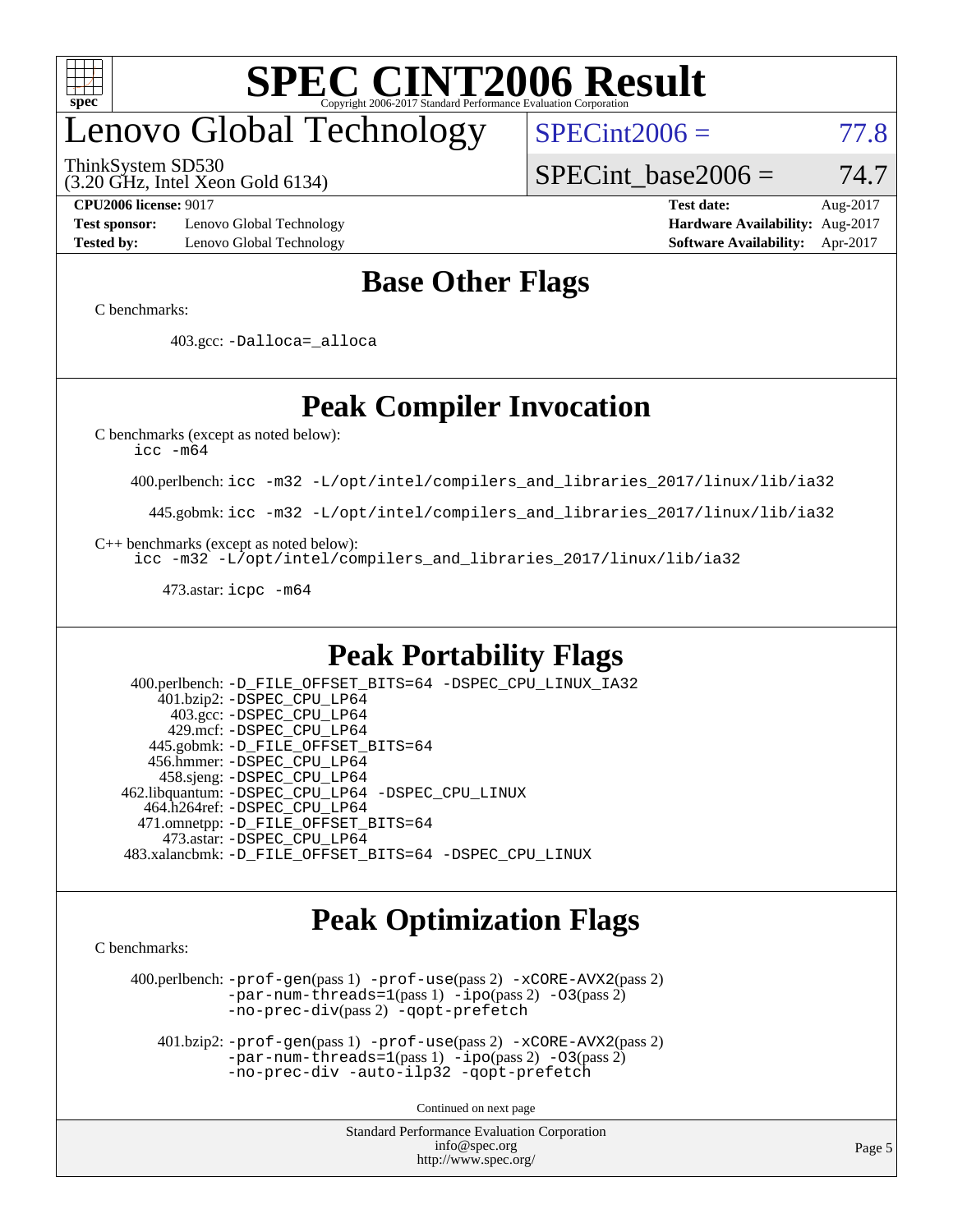

## enovo Global Technology

ThinkSystem SD530

 $SPECint2006 = 77.8$  $SPECint2006 = 77.8$ 

(3.20 GHz, Intel Xeon Gold 6134)

SPECint base2006 =  $74.7$ 

**[Test sponsor:](http://www.spec.org/auto/cpu2006/Docs/result-fields.html#Testsponsor)** Lenovo Global Technology **[Hardware Availability:](http://www.spec.org/auto/cpu2006/Docs/result-fields.html#HardwareAvailability)** Aug-2017 **[Tested by:](http://www.spec.org/auto/cpu2006/Docs/result-fields.html#Testedby)** Lenovo Global Technology **[Software Availability:](http://www.spec.org/auto/cpu2006/Docs/result-fields.html#SoftwareAvailability)** Apr-2017

**[CPU2006 license:](http://www.spec.org/auto/cpu2006/Docs/result-fields.html#CPU2006license)** 9017 **[Test date:](http://www.spec.org/auto/cpu2006/Docs/result-fields.html#Testdate)** Aug-2017

### **[Peak Optimization Flags \(Continued\)](http://www.spec.org/auto/cpu2006/Docs/result-fields.html#PeakOptimizationFlags)**

| $403.\text{sec}: -x \text{CORE-AVX2}$ -ipo -03 -no-prec-div -inline-calloc<br>-qopt-malloc-options=3 -auto-ilp32                                                                                                                          |  |
|-------------------------------------------------------------------------------------------------------------------------------------------------------------------------------------------------------------------------------------------|--|
| 429.mcf: -xCORE-AVX2 -ipo -03 -no-prec-div -parallel<br>-gopt-prefetch -auto-p32                                                                                                                                                          |  |
| 445.gobmk: -prof-gen(pass 1) -prof-use(pass 2) -xCORE-AVX2(pass 2)<br>$-par-num-threads=1(pass 1) -ipo(pass 2) -03(pass 2)$<br>$-no-prec-div(pass 2)$                                                                                     |  |
| $456.$ hmmer: basepeak = yes                                                                                                                                                                                                              |  |
| 458.sjeng: -prof-gen(pass 1) -prof-use(pass 2) -xCORE-AVX2(pass 2)<br>$-par-num-threads=1(pass 1) -ipo(pass 2) -03(pass 2)$<br>-no-prec-div(pass 2) -unroll4                                                                              |  |
| $462$ .libquantum: basepeak = yes                                                                                                                                                                                                         |  |
| $464.h264$ ref: basepeak = yes                                                                                                                                                                                                            |  |
| $C_{++}$ benchmarks:                                                                                                                                                                                                                      |  |
| 471.omnetpp: -prof-gen(pass 1) -prof-use(pass 2) -xCORE-AVX2(pass 2)<br>$-par-num-threads=1(pass 1) -ipo(pass 2) -03(pass 2)$<br>-no-prec-div(pass 2) -qopt-ra-region-strategy=block<br>$-Wl$ , -z, muldefs $-L/\nabla L$ . 2 -lsmartheap |  |
| 473.astar: -xCORE-AVX2 -ipo -03 -no-prec-div -qopt-prefetch<br>$-$ auto-p32 -Wl,-z, muldefs -L/sh10.2 -lsmartheap64                                                                                                                       |  |
| 483.xalancbmk: -xCORE-AVX2 -ipo -03 -no-prec-div -qopt-prefetch<br>$-Wl$ , $-z$ , muldefs $-L/\nabla L$ , 2 $-l$ smartheap                                                                                                                |  |

### **[Peak Other Flags](http://www.spec.org/auto/cpu2006/Docs/result-fields.html#PeakOtherFlags)**

[C benchmarks](http://www.spec.org/auto/cpu2006/Docs/result-fields.html#Cbenchmarks):

403.gcc: [-Dalloca=\\_alloca](http://www.spec.org/cpu2006/results/res2017q4/cpu2006-20170918-49645.flags.html#b403.gcc_peakEXTRA_CFLAGS_Dalloca_be3056838c12de2578596ca5467af7f3)

The flags files that were used to format this result can be browsed at <http://www.spec.org/cpu2006/flags/Intel-ic17.0-official-linux64-revF.html> <http://www.spec.org/cpu2006/flags/Lenovo-Platform-Flags-V1.2-SKL-C.20171004.html>

You can also download the XML flags sources by saving the following links:

<http://www.spec.org/cpu2006/flags/Intel-ic17.0-official-linux64-revF.xml> <http://www.spec.org/cpu2006/flags/Lenovo-Platform-Flags-V1.2-SKL-C.20171004.xml>